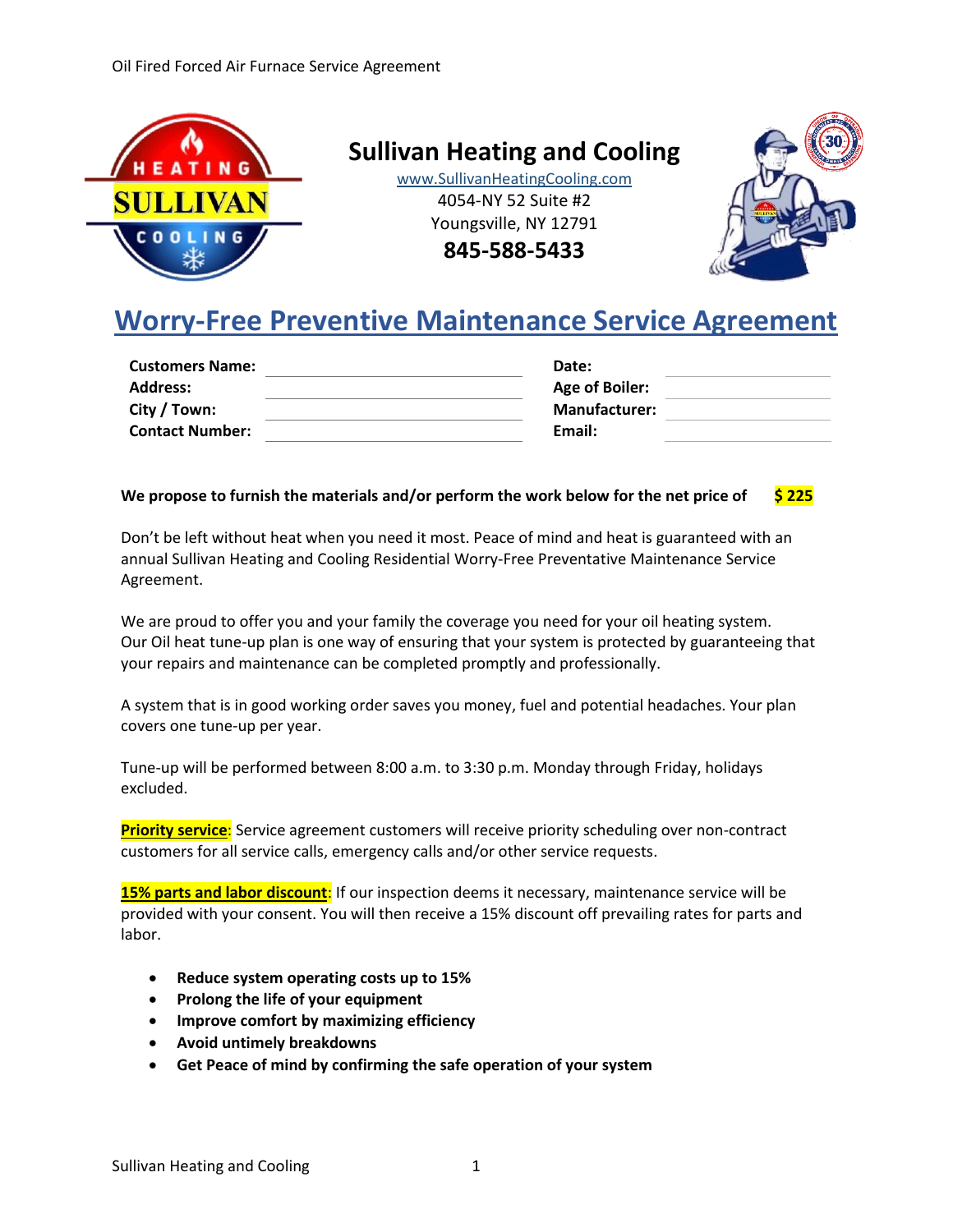# **Oil Fired Forced Air Furnace**

#### **ANNUAL INSPECTION FOR Forced Air Oil Furnace:**

Items to be completed will be as follows:

#### **One (1) Annual Service and Operational Inspection:**

- Perform safety inspection of the heat exchanger
- Brush and vacuum soot and dirt from flues and combustion chamber
- Flue is inspected and cleared of any debris
- Furnace air filter is cleaned or replaced (customer provides air filter)
- Inspect, clean and lubricate the burner and combustion control equipment
- Install new oil nozzle and oil fuel filter cartridge
- Clean and check electrodes and nozzle assembly
- Replace cad eye
- Reassemble Furnace
- Check burner sequence of operation and combustion air equipment
- Check fuel piping for leaks and proper support
- Oil line is flushed Sediment can accumulate in oil lines leading to a clogged nozzle
- Perform combustion analysis and adjust burner to achieve optimum efficiency
- Clean and wax exterior of furnace
- Make written reports and notify homeowner of any items that need further attention

#### **The Terms and Conditions set forth in this Agreement form an integral part of this Agreement and are expressly incorporated herein.**

#### **Total Maintenance Service Agreement Price \$ 225.00**

**Service Contract Start Date:\_\_\_\_\_\_\_\_\_\_\_\_\_\_\_\_\_\_\_\_\_**

This proposal is hereby accepted, Sullivan Heating and Cooling is authorized to proceed

### **Accepted: Approved:**

| Signature:  |                                     |
|-------------|-------------------------------------|
| Name:       | Joseph A. Velilla                   |
| Title:      | <b>Managing Partner</b>             |
| Date:       | <b>Sullivan Heating and Cooling</b> |
| Approval #: | Date:                               |

## **GENERAL TERMS AND CONDITIONS:**